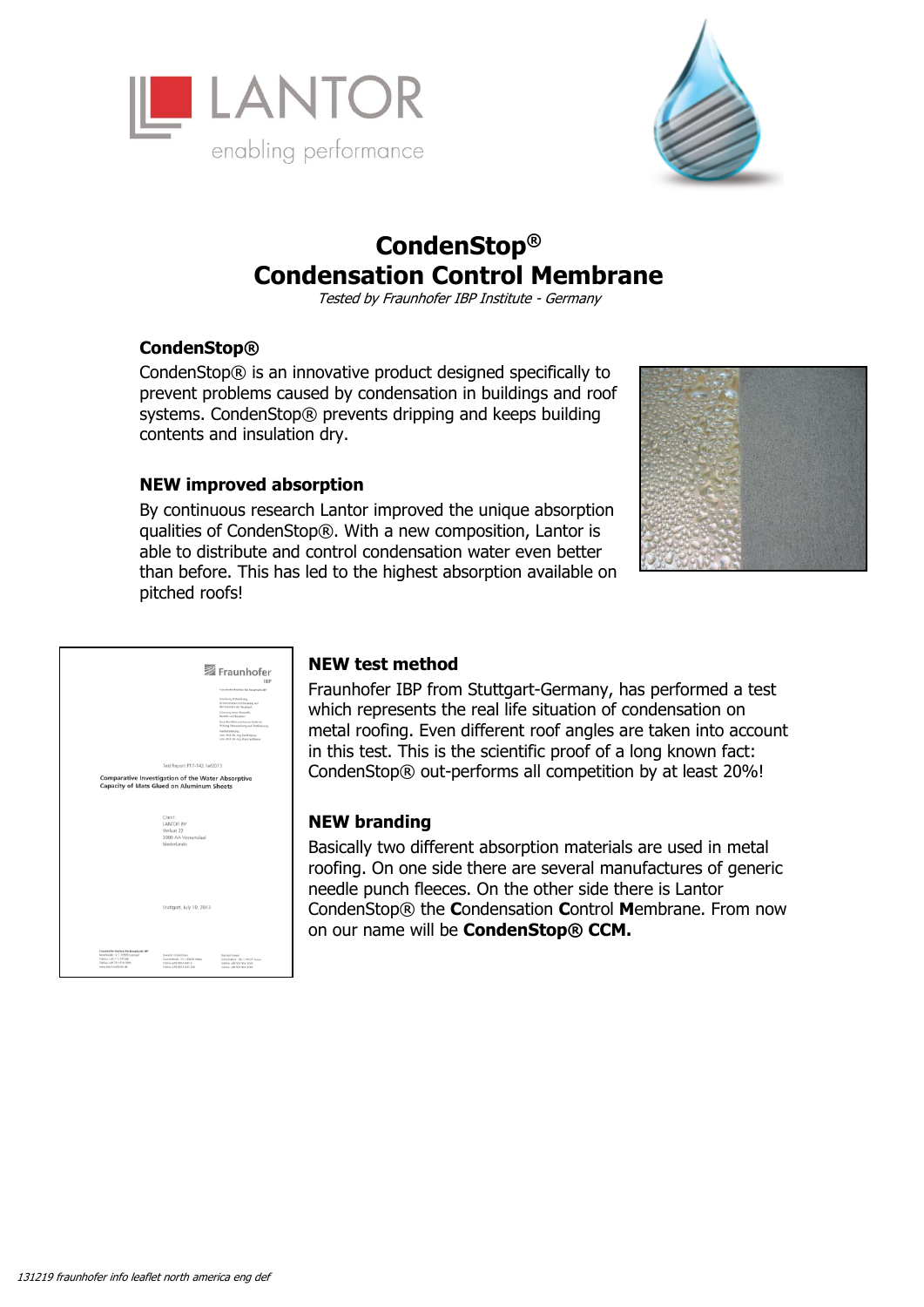## **Test Results out of Fraunhofer report in Metric**

| Type of mat (marking of the client)                                  |                       | ,110°                                                                                                                                                                                                                                                                                                                             | C5         |
|----------------------------------------------------------------------|-----------------------|-----------------------------------------------------------------------------------------------------------------------------------------------------------------------------------------------------------------------------------------------------------------------------------------------------------------------------------|------------|
| Thickness approx.                                                    | mm                    | 0.75                                                                                                                                                                                                                                                                                                                              | 1.12       |
| Mass per unit area                                                   | kann <sup>2</sup>     | 125                                                                                                                                                                                                                                                                                                                               | 86         |
|                                                                      |                       | atrangement of the horizontal O" position to the 45° position of the tirst specimens is listed in Tables 1 to 4.<br>Since there are three identical test specimens of each type of mot for each installation angle, the<br>measurement results of these three samples were averaged. The water absorptive capacity of the mats in |            |
| Type of mat Imarking of the client)                                  |                       | .110 <sup>o</sup>                                                                                                                                                                                                                                                                                                                 | $C S^n$    |
| 0° position (horizontal)                                             | $\alpha/m^2$          | ROA:                                                                                                                                                                                                                                                                                                                              | 1037       |
| dependence of the installation angles is as follows:<br>10° position | cu/m <sup>2</sup>     | 512                                                                                                                                                                                                                                                                                                                               | 716        |
| 30° position<br>45" position                                         | <b>G/mil</b><br>culm? | 348<br>290                                                                                                                                                                                                                                                                                                                        | 538<br>394 |

#### Translated into imperial sizes:



As shown above 2 different products are tested at 4 different roof angles:

- Blue bar: LANTOR CONDENSTOP® CCM (tested as CS)
- Red bar: generic needle fleece 110 grams

As the roof pitch increases the absorption decreases under the influence of gravity. Though, a significant difference is shown between the competition and CondenStop® CCM, whereas CondenStop® CCM out-performs the competition at any angle.

## **Conclusion**

With the assortment of CondenStop® CCM we provide leading edge technology which provides the best solution at any angel. CondenStop® CCM can be used at any roof pitch.